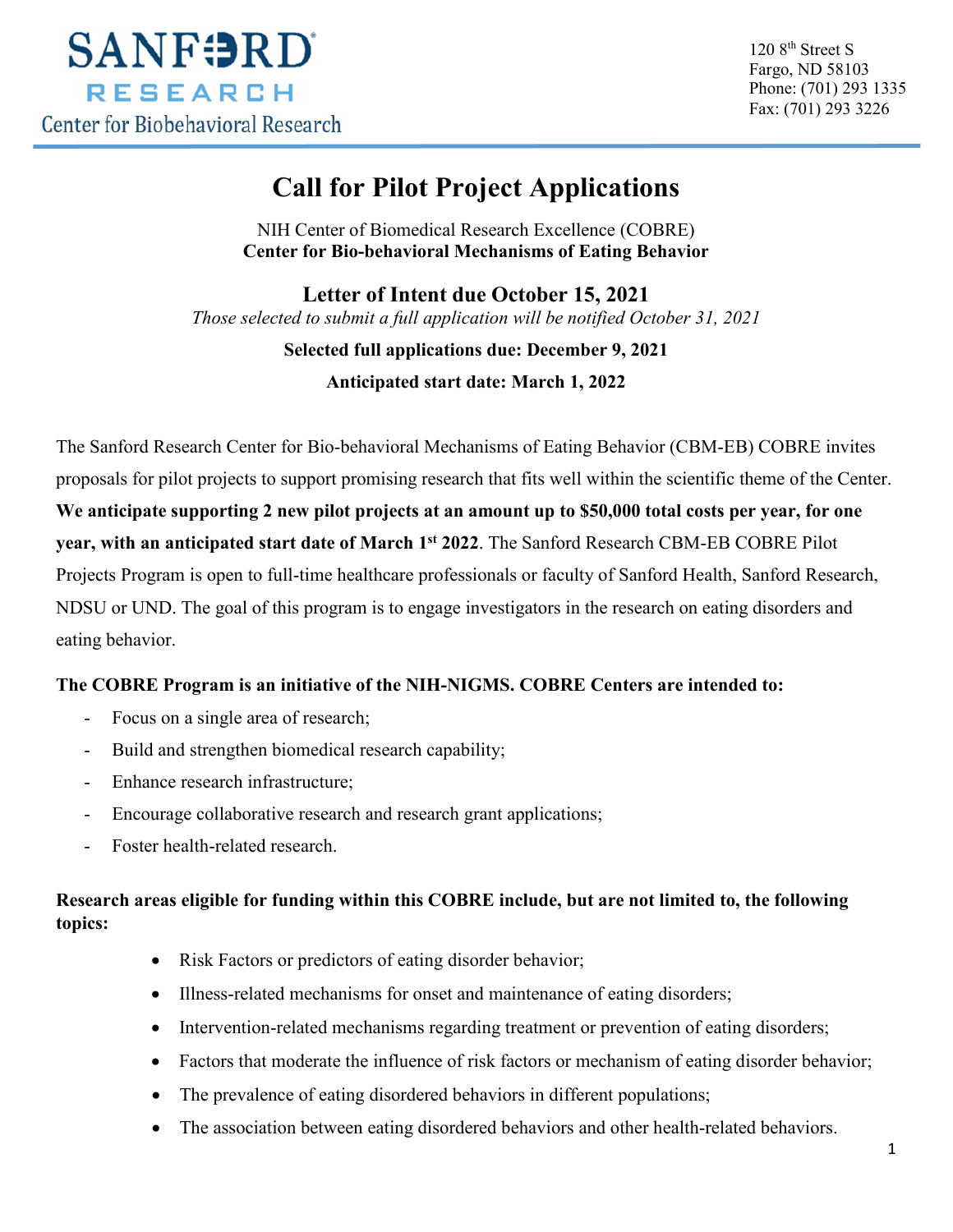## **Criteria for Evaluation of Pilot Project Applications Include:**

- Strength of the science and the quality and clarity of its presentation;
- Relevance to the focus of CBM-EB COBRE;
- Likelihood of the pilot project becoming a competitive extramural project;
- Likelihood of productivity by the conclusion of this pilot grant funding;
- Career status of the applicant (early career status encouraged);
- Previous productivity and research funding, both attempted and successful grant applications;
- A clear, detailed plan for utilization of one or more CBM-EB COBRE Research Cores in the planning or execution of the pilot project.

### **Projects Must Extensively Utilize One or More of the CBM-EB COBRE Research Cores***:*

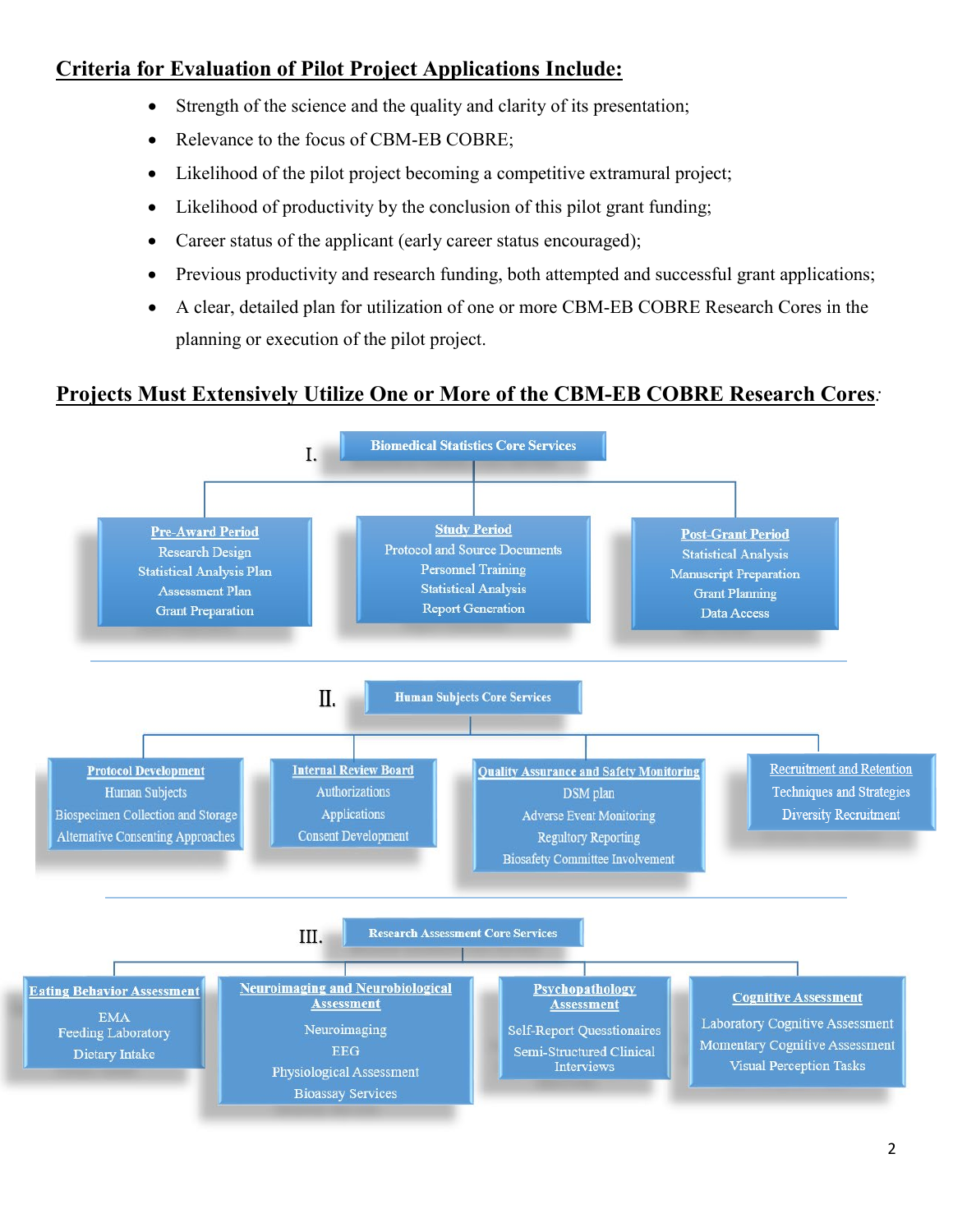## **General Terms and Conditions of Pilot Project Awards:**

- 1. COBRE pilot projects must have a single PI who will be responsible for the scientific direction and management of the project. Collaborators can be included if the collaboration provides expertise necessary to the proposed research and not held by the PI.
- 2. The project lead (PI) for pilot projects may not concurrently have research funding from other IDeA Program award mechanisms (e.g., INBRE, COBRE, DaCCoTA).
- 3. Funds may be used for consumable supplies, services or small laboratory hardware (nothing >\$5,000).
- 4. Personnel costs are allowable. Preference will be given to applications that name specific individuals who are assured to be present on-site, eligible to work, and ready to begin no later than March 1, 2022. PI salary support may be allowable.
- 5. Travel costs and tuition costs are not allowed.
- 6. Investigators who receive COBRE support are required to participate fully in the regular research meetings of the of the Center, as well as seminars, symposia, workshops and other special activities organized or sponsored by the Center.
- 7. Any publication arising from the work supported by CBM-EB and/or any of the research cores supported CBM-EB must cite the grant (NIH/NIGMS P20GM134969).
- 8. A standard NIH-type progress report (2 pages in length) is required from each COBRE pilot project investigator. This report will be due 6 weeks prior to the submission of the NIH COBRE annual report.
- 9. Term and budget adjustments: The COBRE PIs reserve the right to make term and budget adjustments in accordance with the intent of the CBM-EB COBRE program and NIH policies concerning scientific overlap of projects.
- 10. Unanticipated new requirements: By accepting COBRE funds, awardees agree to comply with any and all requirements not already mentioned that may be imposed on the COBRE by NIH or other institutional authority.

Prospective applicants with questions about eligibility, program details, or the "fit" of their project to the CBM-EB COBRE theme are encouraged to contact: Kathryn Bentley, Research Project Manager [\(CBM-EBCoBREPilotProjects@Sanfordhealth.org.](mailto:CBM-EBCoBREPilotProjects@Sanfordhealth.org)) Phone: (701-365-4916)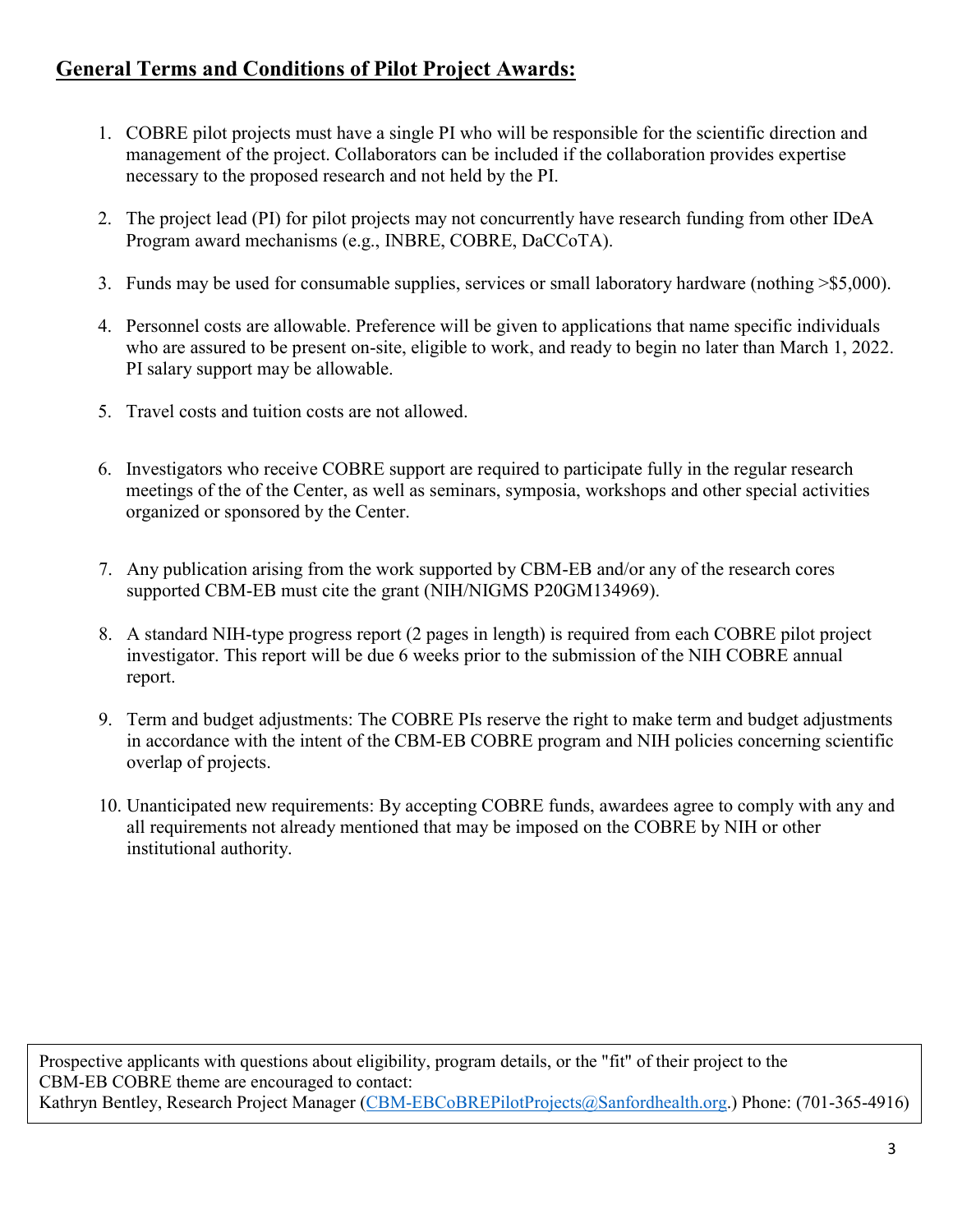# **The Application Process:**

## **Step 1- Send Email Letter of Intent**

Letters of intent should be sent as a PDF via email to Kathryn Bentley, Research Project Manager at: [CBM-EBCoBREPilotProjects@Sanfordhealth.org](mailto:CBM-EBCoBREPilotProjects@Sanfordhealth.org)

Your letter of intent **must**:

- Be sent to the email above as a PDF attachment by 5 PM on October 15, 2021
- Be no longer than one page, single spaced. Utilize 11 pt. or greater font. Preferred font styles include: Arial, Georgia, Helvetica, and Palatino Linotype). Provide at least one-half inch margins  $(\frac{1}{2})$  - top, bottom, left, and right - for all pages.
- Include the applicant's NIH biosketch:<https://grants.nih.gov/grants/forms/biosketch.htm>
- Explain briefly the nature or focus of the research that will be proposed and, if not obvious, how it fits the scientific theme of the CBM-EB COBRE, and
- Explain briefly how the project will utilize one or more of the CBM-EB COBRE Research Cores.

### **Step 2-Evaluation**

Proposals will be evaluated based on scientific merit by an internal Pilot Project Review Committee using the NIH scoring system. Proposals will be scored on a scale of 1 (best) through 9 (worst) based on significance, investigators, innovation, approach, environment (pertaining to research being proposed and the use of core labs), and an overall impact score (based on the high likelihood of success as a fully developed NIH proposal and the scope of work corresponding to the priorities of the COBRE Program). Final approval for funding will be made by an External Advisory Committee, with approval from the NIH.

## **Based on evaluation of your letter of intent by a Pilot Projects Review Committee, you will be notified by October 31, 2021 if you should prepare and submit a full application.**

## **Step 3- Prepare and Submit a Complete Application**

*Applications should be prepared in general accord with the NIH PHS 398 application guidelines.*  Go to: <http://grants.nih.gov/grants/funding/phs398/phs398.html> Under the section labeled "**Fillable Individual PHS 398 Forms"**

## **Please Complete the Following:**

- 1. NIH Face Page (Form Page 1).
- 2. NIH Pages Two and Three: Summary, Relevance, Project/Performance Sites, Senior/Key Personnel, Other Significant Contributors, and Human Embryonic Stem cells.